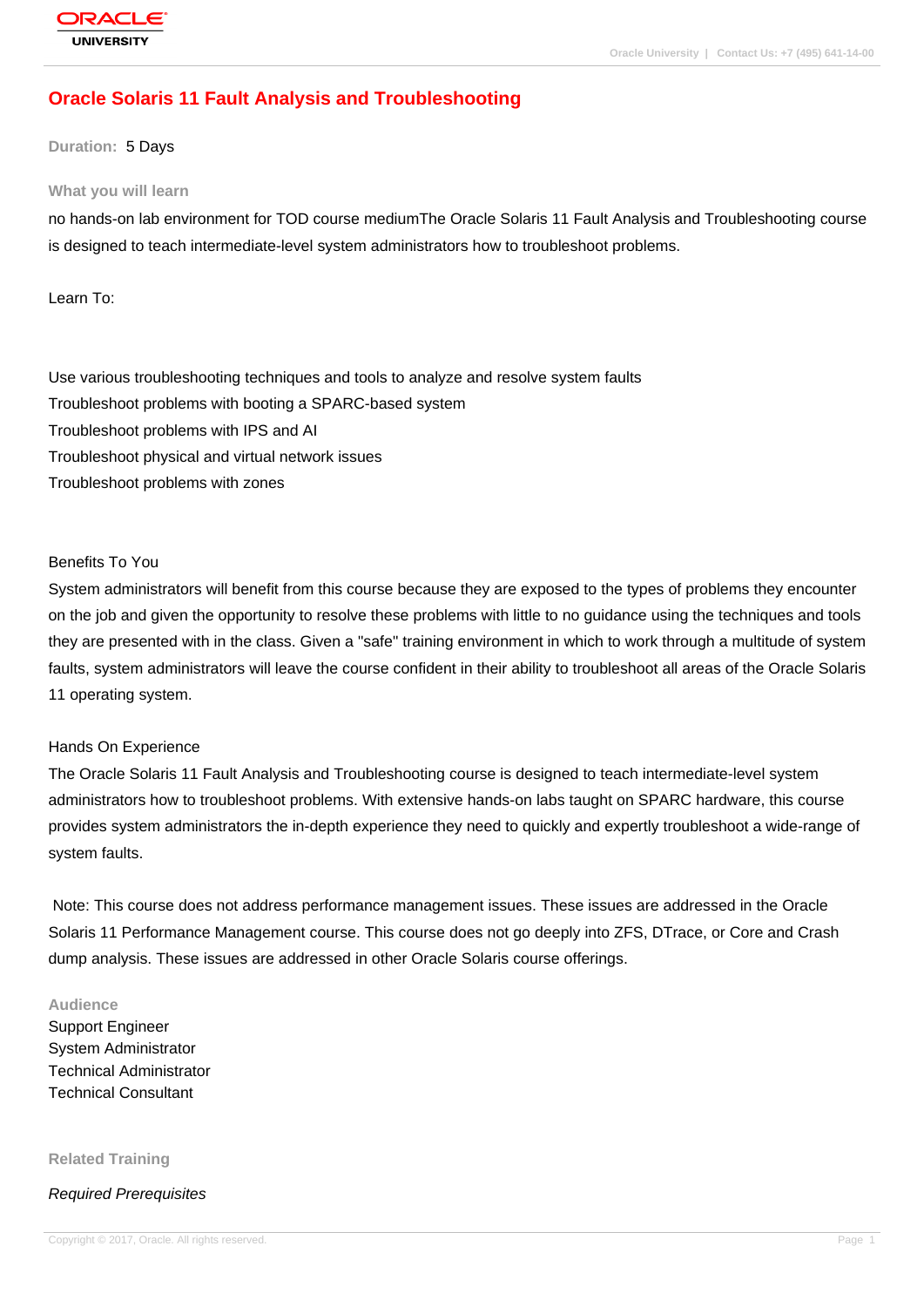Intermediate-level system administration skills in Oracle Solaris 11

#### Suggested Prerequisites

Oracle Solaris 11 Advanced System Administration

Oracle Solaris 11 Advanced System Administration Ed 5

Oracle Solaris 11 Advanced System Administration Ed 6

**Course Objectives** Troubleshoot issues with booting a SPARC-based system

Troubleshoot Image Packaging System (IPS) issues

Troubleshoot problems with zones

Troubleshoot physical and virtual network issues

Use various troubleshooting techniques and tools to analyze and resolve system faults

Troubleshoot issues using the System Management Facility (SMF)

**Course Topics**

## **Analyzing System Failures and Troubleshooting Techniques**

Overview of Oracle Solaris System Fault Types Using Assumptive Troubleshooting Techniques Mitigate the impact of system faults

## **Utilizing Useful Troubleshooting Tools in Oracle Solaris 11**

Hardware Components Method for troubleshooting hardware faults Server Processor (SP) OpenBoot PROM Hardware Diagnostics

**Troubleshooting Solaris Startup Faults** Oracle Solaris OS Startup Troubleshooting the System for Booting Problems Service Management Facility (SMF)

## **Troubleshooting Image Packaging System (IPS) Problems**

Reviewing IPS Features and Functionality Checking the Basics Installing and Updating Packages Fixing Package Problems

## **Troubleshooting Automated Installer (AI) Problems**